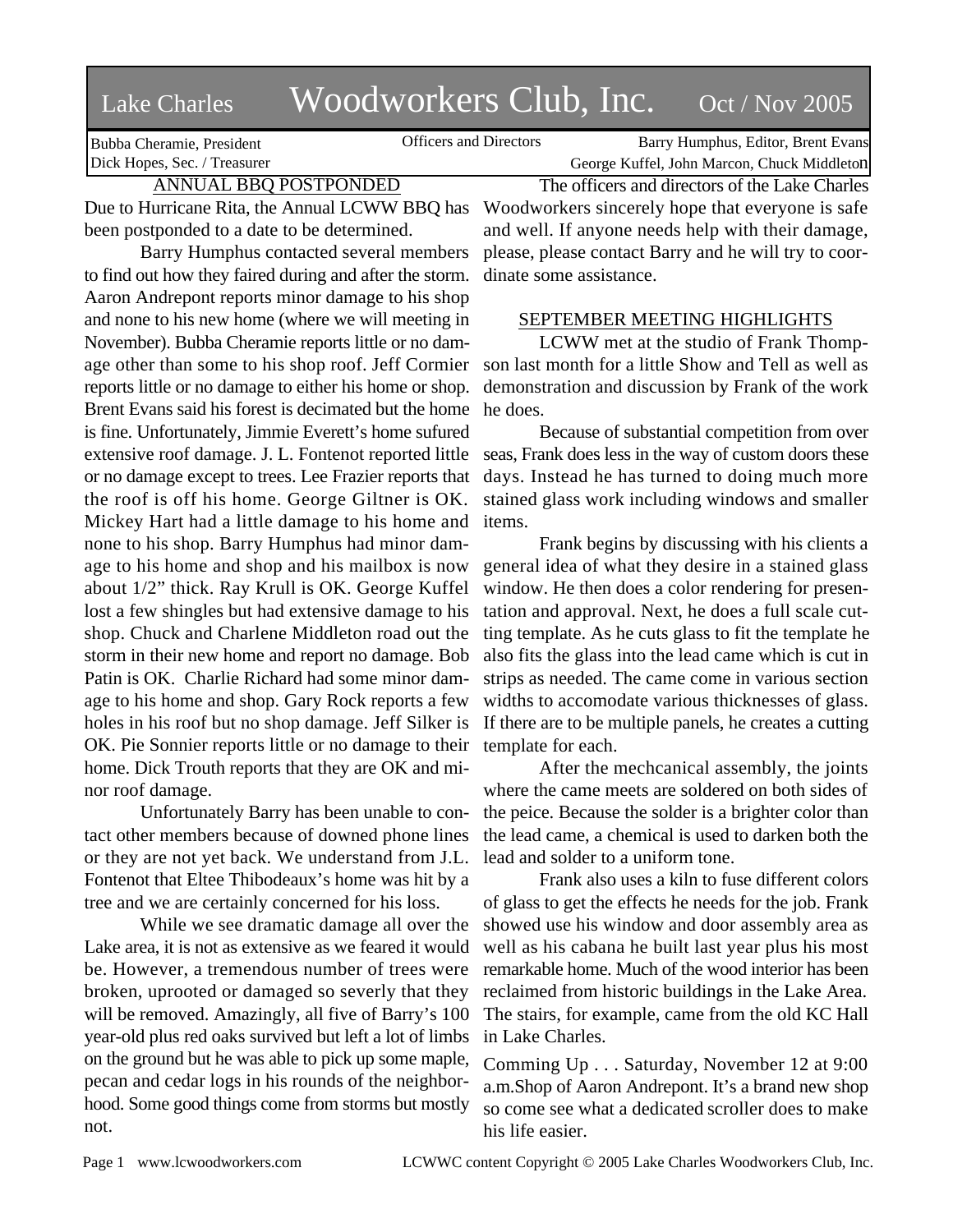## ABOUT ELECTRIC GENERATORS

Hurricanne Katrina and Rita brought home the need for many people to buy, borrow or in some cases, steal, an electric generator. In fact in early September, I got mine out for it's semi-annual run test. It didn't run so I thought about taking it in to Harlow's for service. Unfortunately, I thought about it too long and Rita came along. Fortunately, I was able to borrow a Coleman Powermate Pulse 1850 from a friend in Houston, so it wasn't so bad.

An electric generator is a simple device used to convert mechanical energy into electrical energy. The generator is based on the principle of "electromagnetic induction" discovered in 1831 by Michael Faraday, a British scientist. Faraday found that if an electric conductor, like a copper wire, is moved through a magnetic field, electric current will flow (be induced) in the wire. So the mechanical energy of the moving wire is converted into the electric energy of the current that flows in the wire. Many of you have likely replicated his experiment in a physics or science class at one time on another.

Generators that you purchase are generally rated in watts. They range from about 1,000 to 20,000 watts. This is actually not very meaningful as what you really need to know is the amps. The amps are what 'push' electric motors and watts is what they use when running. So it would be very nice if generator manufactures told you what the generator would actually do. For example, a modern refrigerator takes about 15 amps to start its compressor. When running, it does not take nearly this much. The problem with the ratings from the manufacturers is that watts do not easily convert to amps

You can't convert watts to amps, since watts are power and amps are coulombs per second (like converting apples to miles). If you have at least least two of the following three: amps, volts and watts then the missing one can be calculated (but it is an approximation only). Since watts are amps multiplied by volts, there is a simple relationship between them. Amps are how many electrons flow past a certain point per second. Volts is a measure of how much force that each electron is under. Think of water in a hose. A gallon a minute (amps) just dribbles out if it is under low pressure (voltage). But if you restrict the end of the hose, letting the pressure build up, the water can have more power (watts), even though it is still only one gallon a minute.

So how do you determine what you bought in terms of amps (which is actually what you need to know)? The simple answer is to divide the watts by the voltage. For example, if you have an 1,850 watt maximum rated generator with continuous 1,500 watts, the equasion is amps = watts divided by volts or  $12.5 = 1,500 / 120$ . In other words, a 1,500 watts continuous rated generator, at best produces 12.5 amps of power. But why is it rated at 1,850 watts? That is the watts that can be produced by the generator at its peak capacity (amounting to about 14 amps, at best).

This is not enough to start the compressor of a modern refrigerator or freezer (at least the new ones in my home).

OK, so you look at the generators at the local home supply center and there is a great deal of varience in capacity (watts) and price. What you have to think about is what are you going to use the generator to power. If it is a few fans, a TV, radio, computer, electric chain saw or other similar applicance, a 1,000 to 2,000 watt unit will do and they are cheap. For example, the 1,850 (1,500 continuous) watt unit I used during the aftermath of Rita was running three fans, a small TV, a battery charger, an electric chain saw and a computer. I used a very high-end filtered surge protector for the computer and 12 gage 50 or 100 foot extension cords for the supply (these can handle up to 15 amps). But it just didn't have the capacity to run a refrigerator or freezer compressor.

What you need today is at least a 2,500 watt (2,200 continuous) generator. In fact a 5,000+ watt would be better (but much more expensive and heavier). Ideally, you may want to consider a whole house generator. In all cases, always check the oil levels when running a long time. These are powered by basically lawn mower moters and the motor typically has only a combination oil/compression ring. That means that it will use oil and always check the level between fueling.

A whole house generator generally is in the range of 7,000 to as much as 20,000 watts and runs on either gasoline (8 to 10 hours) or natural gas (or propane). The natural gas/propane units are generally stationary (though Leonard Wilfret has a propane towable unit at his farm). They are about the size of a large external central A/C unit and must be installed by a qualified electrician.

The best units have an automatic start feature that comes on when power has been interrupted for 30 seconds or more. They have sensors that detect when the main power is back and shut down to avoid problems when sending power back through the commercial electrical grid and potentually harming power company workers.

These units range in price from \$3,000 to \$7,000 plus installation. Again, it is critical that they be installed by a professional. You will need natural gas access (and probably a plumber to run the gas line) plus an electrician to install the necessary sensor equipment to insure that it turns on and turns off when necessary. Most come with extensive warranties, maintenance contracts, etc. plus have timers to run a periodic test each month and are available locally. *Barry Humphus*